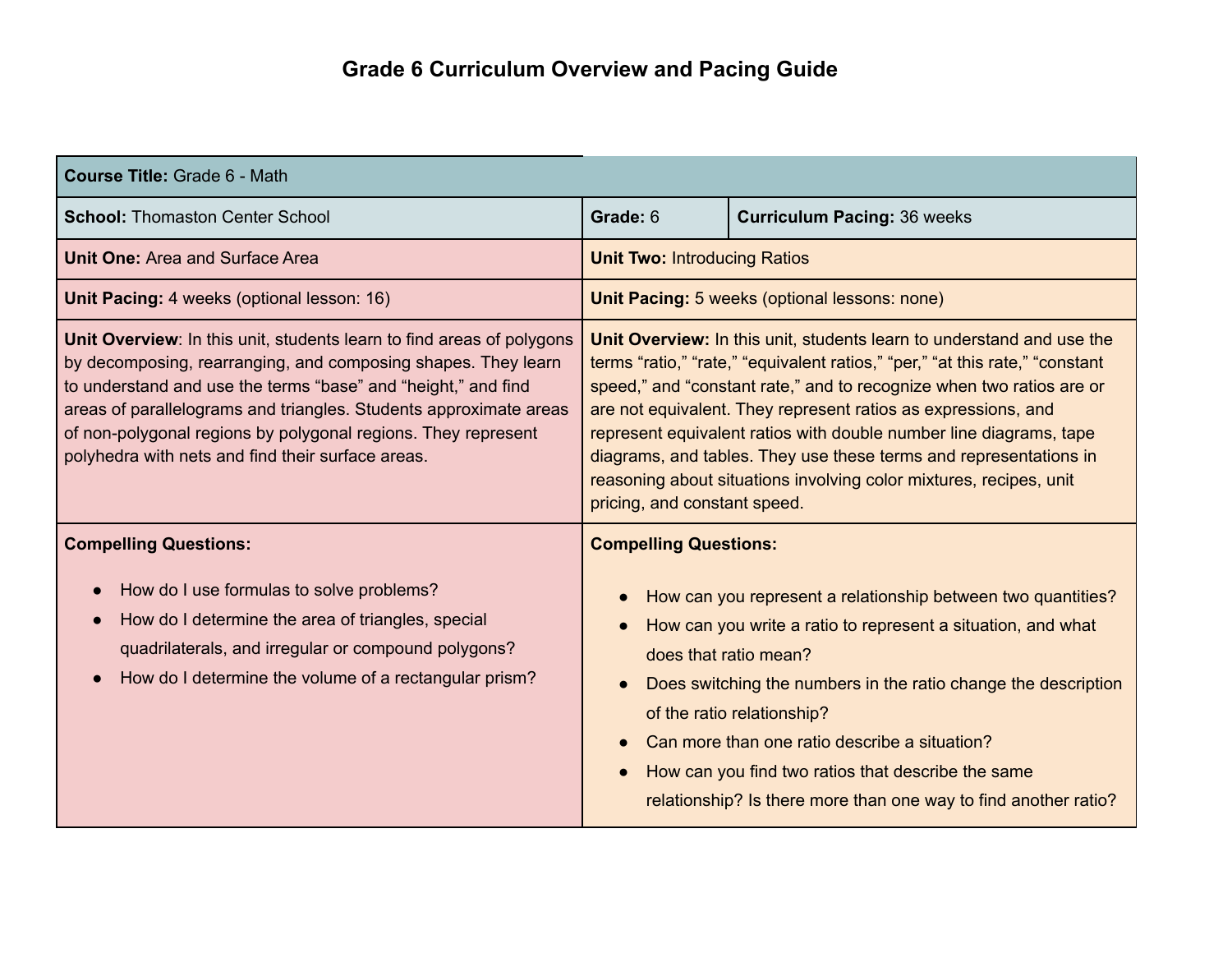|                                                                                                                                                                                                                                                                                                      | Do you see a pattern that will help generate equivalent<br>ratios/proportions and/or other ratio concepts to solve ratio<br>problems?<br>How can you use a table of different unit rates and an equation<br>to solve ratio problems?<br>How is a ratio that is part to whole like a fraction?<br>How are fractions, decimals, and percentages related?<br>How do you convert between a fraction, decimal, and a<br>percent?<br>What strategies can you use to solve problems using fractions,<br>decimals, and percentages? |
|------------------------------------------------------------------------------------------------------------------------------------------------------------------------------------------------------------------------------------------------------------------------------------------------------|-----------------------------------------------------------------------------------------------------------------------------------------------------------------------------------------------------------------------------------------------------------------------------------------------------------------------------------------------------------------------------------------------------------------------------------------------------------------------------------------------------------------------------|
| <b>Priority Learning Targets:</b>                                                                                                                                                                                                                                                                    | <b>Priority Learning Targets:</b>                                                                                                                                                                                                                                                                                                                                                                                                                                                                                           |
| I can solve real-world and mathematical problems involving<br>area, surface area, and volume.                                                                                                                                                                                                        | I can understand ratio concepts and use ratio reasoning to solve<br>problems.                                                                                                                                                                                                                                                                                                                                                                                                                                               |
| CCSS.MATH.CONTENT.6.G.A.1<br>Find the area of right triangles, other triangles, special<br>quadrilaterals, and polygons by composing into rectangles or<br>decomposing into triangles and other shapes; apply these<br>techniques in the context of solving real-world and mathematical<br>problems. | CCSS.MATH.CONTENT.6.RP.A.1<br>Understand the concept of a ratio and use ratio language to describe a<br>ratio relationship between two quantities. For example, "The ratio of<br>wings to beaks in the bird house at the zoo was 2:1, because for every<br>2 wings there was 1 beak." "For every vote candidate A received,<br>candidate C received nearly three votes."                                                                                                                                                    |
| <b>Unit Three: Unit Rates and Percentages</b>                                                                                                                                                                                                                                                        | <b>Unit Four: Dividing Fractions</b>                                                                                                                                                                                                                                                                                                                                                                                                                                                                                        |
| Unit Pacing: 5 weeks (optional lesson: 2)                                                                                                                                                                                                                                                            | Unit Pacing: 3 weeks (optional lessons: none)                                                                                                                                                                                                                                                                                                                                                                                                                                                                               |
| Unit Overview: In this unit, students learn to understand and<br>use the terms "unit rate," "speed," "pace," "percent," and<br>'percentage," and recognize that equivalent ratios have equal                                                                                                         | Unit Overview: In this unit, students examine how the relative sizes of<br>numerator and denominator affect the size of their quotient when<br>numerator or denominator (or both) is a fraction. They acquire the                                                                                                                                                                                                                                                                                                           |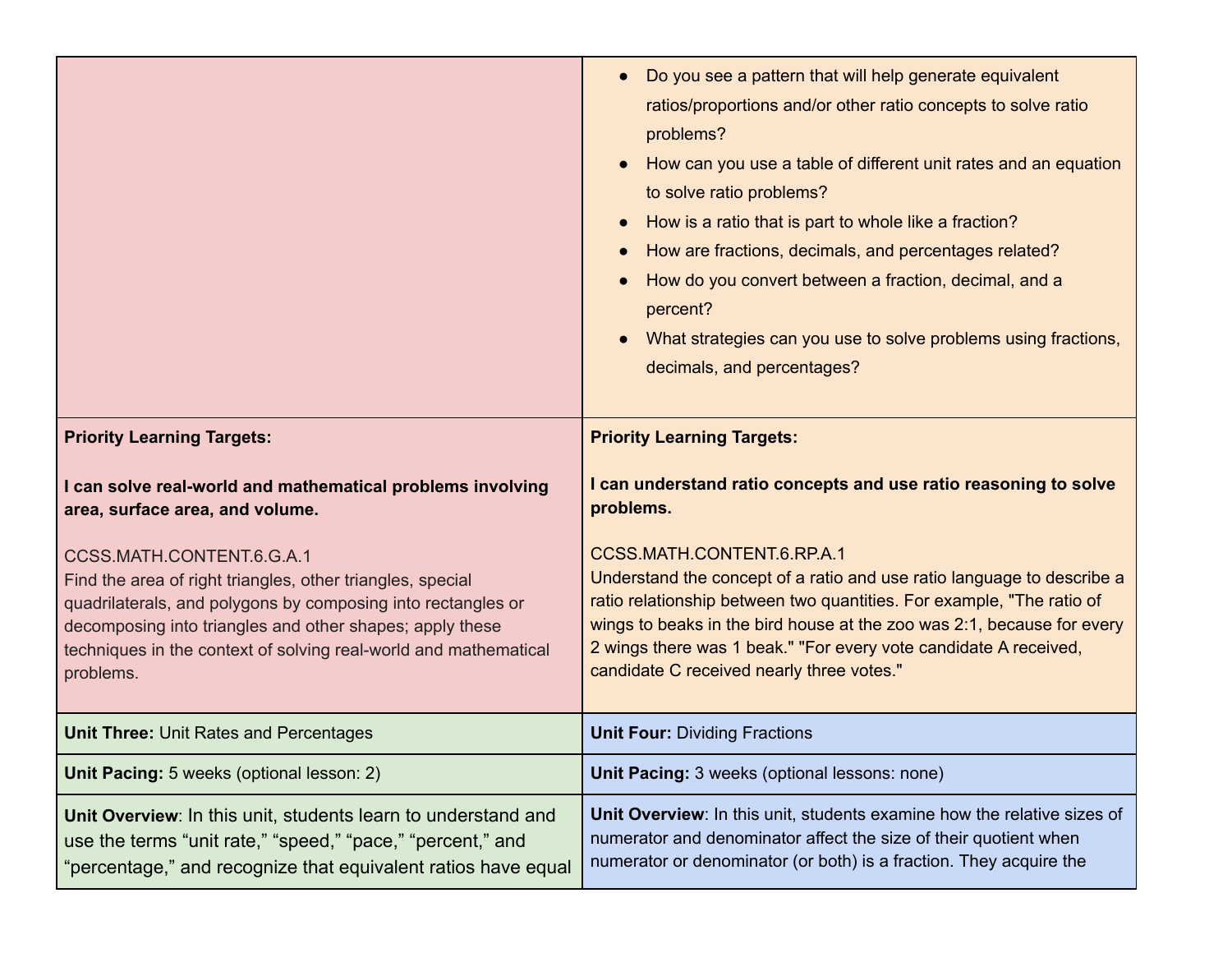| unit rates. They represent percentages with tables, tape<br>diagrams, and double number line diagrams, and as<br>expressions. They use these terms and representations in<br>reasoning about situations involving unit price, constant<br>speed, and measurement conversion. | understanding that dividing by ab has the same outcome as multiplying<br>by b, then by 1a. They compute quotients of fractions. They solve<br>problems involving lengths and areas of figures with fractional side<br>lengths and extend the formula for the volume of a right rectangular<br>prism to prisms with fractional edge lengths and use it to solve<br>problems. They use tape diagrams, equations, and expressions to<br>represent situations involving partitive or quotitive interpretations of<br>division with fractions. Given a multiplication or division equation or<br>expression with fractions, they describe a situation that it could<br>represent. They use tape diagrams and equations in reasoning about<br>situations that involve multiplication and division of fractions. |
|------------------------------------------------------------------------------------------------------------------------------------------------------------------------------------------------------------------------------------------------------------------------------|-----------------------------------------------------------------------------------------------------------------------------------------------------------------------------------------------------------------------------------------------------------------------------------------------------------------------------------------------------------------------------------------------------------------------------------------------------------------------------------------------------------------------------------------------------------------------------------------------------------------------------------------------------------------------------------------------------------------------------------------------------------------------------------------------------------|
| <b>Compelling Questions:</b><br>How can ratios and rates be used to relate and compare<br>numbers?<br>What kinds of relationships can proportions represent?<br>How can solving percentages be applied to real world<br>situations?                                          | <b>Compelling Questions:</b><br>How can understanding fractions make your life easier?<br>Why is it important to identify fractions as a part of a whole?<br>How can models help us understand the multiplication and<br>division of fractions?<br>How do I use concrete materials and drawings to understand<br>and show understanding of multiplying and dividing fractions?                                                                                                                                                                                                                                                                                                                                                                                                                            |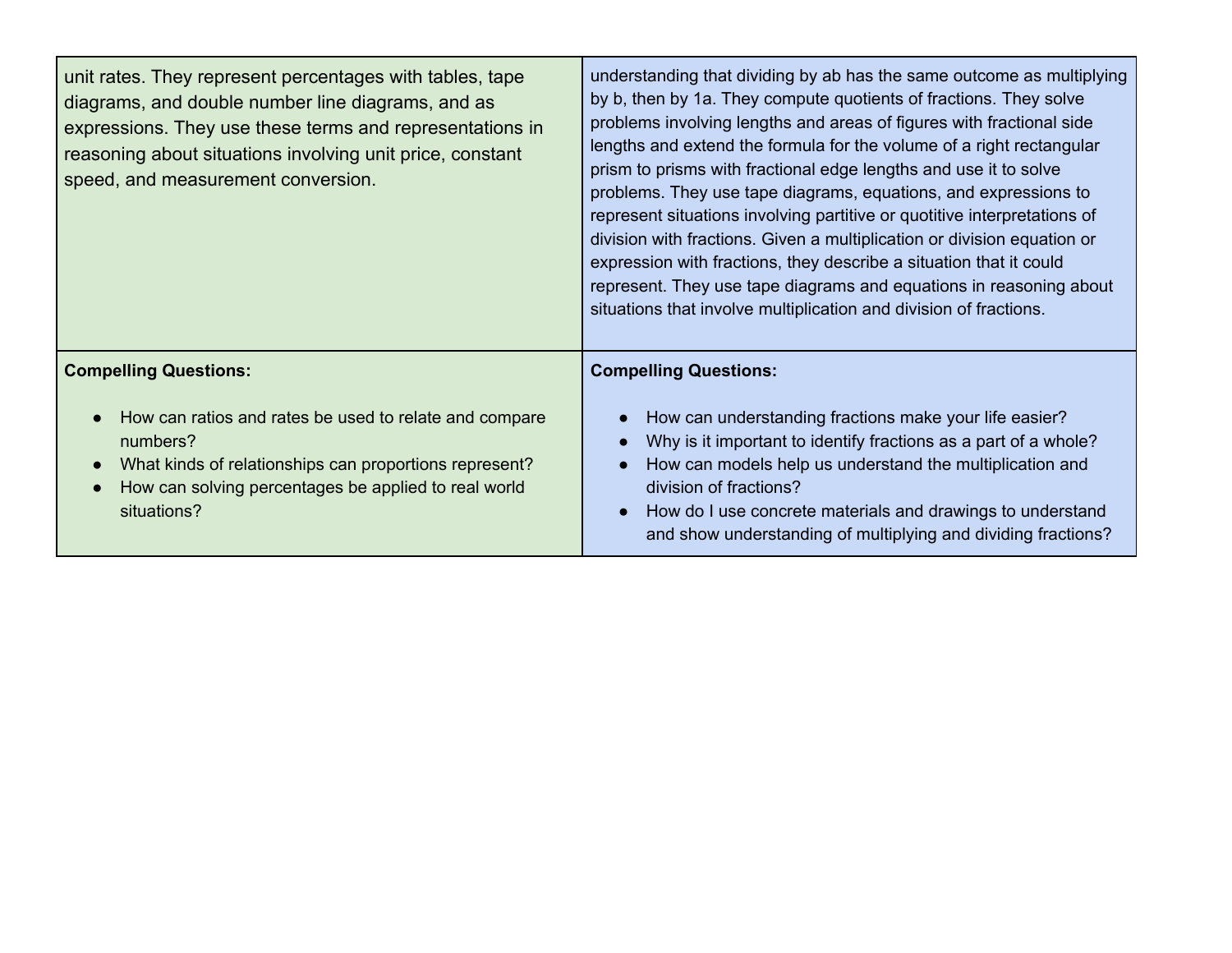## **Priority Learning Targets:**

**I can understand ratio concepts and use ratio reasoning to solve problems.**

# CCSS.MATH.CONTENT.6.RP.A.1

Understand the concept of a ratio and use ratio language to describe a ratio relationship between two quantities. For example, "The ratio of wings to beaks in the bird house at the zoo was 2:1, because for every 2 wings there was 1 beak." "For every vote candidate A received, candidate C received nearly three votes."

# CCSS.MATH.CONTENT.6.RP.A.2

Understand the concept of a unit rate a/b associated with a ratio a:b with  $b \neq 0$ , and use rate language in the context of a ratio relationship. For example, "This recipe has a ratio of 3 cups of flour to 4 cups of sugar, so there is 3/4 cup of flour for each cup of sugar." "We paid \$75 for 15 hamburgers, which is a rate of \$5 per hamburger."1

### CCSS.MATH.CONTENT.6.RP.A.3

Use ratio and rate reasoning to solve real-world and mathematical problems, e.g., by reasoning about tables of equivalent ratios, tape diagrams, double number line diagrams, or equations.

## **Priority Learning Targets:**

**I can apply and extend previous understandings of multiplication and division to divide fractions by fractions.**

### CCSS.MATH.CONTENT.6.NS.A.1

Interpret and compute quotients of fractions, and solve word problems involving division of fractions by fractions, e.g., by using visual fraction models and equations to represent the problem. For example, create a story context for  $(2/3) \div (3/4)$  and use a visual fraction model to show the quotient; use the relationship between multiplication and division to explain that  $(2/3) \div (3/4) = 8/9$  because 3/4 of 8/9 is 2/3. (In general,  $(a/b) \div (c/d) = ad/bc$ .) How much chocolate will each person get if 3 people share 1/2 lb of chocolate equally? How many 3/4-cup servings are in 2/3 of a cup of yogurt? How wide is a rectangular strip of land with length 3/4 mi and area 1/2 square mi?.

| <b>Unit 5:</b> Arithmetic in Base Ten                                                                                                                            | <b>Unit 6:</b> Expressions and Equations                                                                                                                              |
|------------------------------------------------------------------------------------------------------------------------------------------------------------------|-----------------------------------------------------------------------------------------------------------------------------------------------------------------------|
| <b>Unit Pacing:</b> 5 weeks (optional lessons: 2, 15)                                                                                                            | Unit Pacing: 5 weeks (optional lessons: 11, 18)                                                                                                                       |
| <b>Unit Overview:</b><br>In this unit, students compute sums, differences, products, and<br>quotients of multi-digit whole numbers and decimals, using efficient | <b>Unit Overview:</b><br>In this unit, students learn to understand and use the terms "variable,"<br>"coefficient," "solution," "equivalent expressions," "exponent," |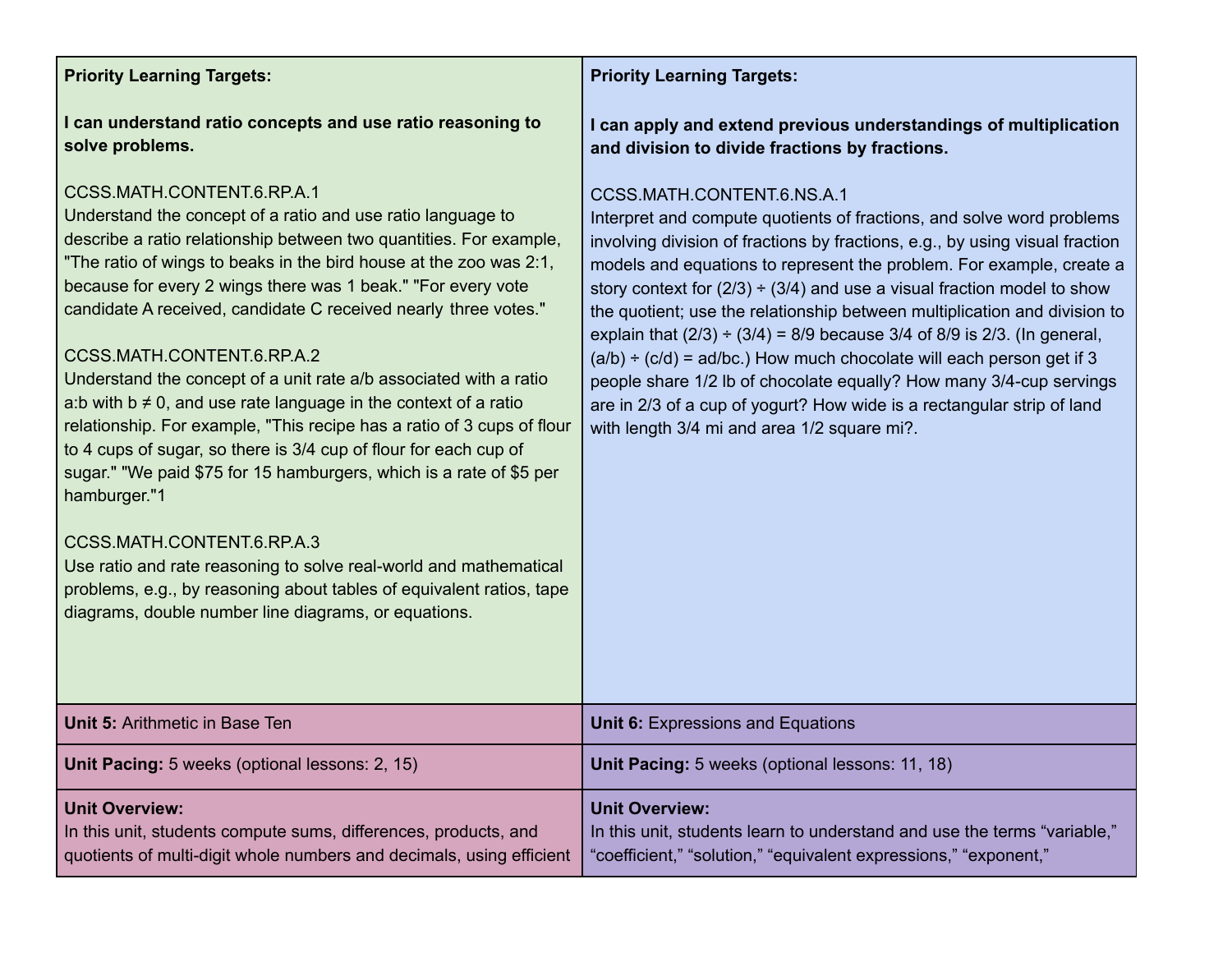| algorithms. They use calculations with whole numbers and<br>decimals to solve problems set in real-world contexts.           | "independent variable," and "dependent variable." They begin to write<br>coefficients next to variables without a multiplication symbol. They<br>learn other situations in which the multiplication symbol can be<br>omitted. They work with expressions that have positive whole-number<br>exponents and whole-number, fraction, or variable bases, using<br>properties of exponents strategically to evaluate these expressions,<br>given a value for the variable. They find solutions for linear equations<br>in one variable and simple equations that include exponents. They<br>use these terms and representations (including expressions with two<br>variables) in reasoning about real-world and geometrical situations,<br>understanding that some values of variables may not make sense in a<br>given context. They represent collections of equivalent ratios as<br>equations and use and make connections between tables, graphs, and<br>linear equations that represent the same relationships. |
|------------------------------------------------------------------------------------------------------------------------------|-----------------------------------------------------------------------------------------------------------------------------------------------------------------------------------------------------------------------------------------------------------------------------------------------------------------------------------------------------------------------------------------------------------------------------------------------------------------------------------------------------------------------------------------------------------------------------------------------------------------------------------------------------------------------------------------------------------------------------------------------------------------------------------------------------------------------------------------------------------------------------------------------------------------------------------------------------------------------------------------------------------------|
| <b>Compelling Questions:</b>                                                                                                 | <b>Compelling Questions:</b>                                                                                                                                                                                                                                                                                                                                                                                                                                                                                                                                                                                                                                                                                                                                                                                                                                                                                                                                                                                    |
| How does estimation make computation more accurate?<br>What are some situations in everyday life where we use<br>estimation? | How do you add, subtract, factor, and multiply algebraic<br>expressions?<br>How can you rewrite expressions to help you solve problems?<br>How do you solve equations containing multiple operations?                                                                                                                                                                                                                                                                                                                                                                                                                                                                                                                                                                                                                                                                                                                                                                                                           |
| <b>Priority Learning Targets:</b>                                                                                            | <b>Priority Learning Targets:</b>                                                                                                                                                                                                                                                                                                                                                                                                                                                                                                                                                                                                                                                                                                                                                                                                                                                                                                                                                                               |
| I can compute fluently with multi-digit numbers and find<br>common factors and multiples.                                    | I can apply and extend previous understandings of arithmetic to<br>algebraic expressions.                                                                                                                                                                                                                                                                                                                                                                                                                                                                                                                                                                                                                                                                                                                                                                                                                                                                                                                       |
| CCSS.MATH.CONTENT.6.NS.B.2                                                                                                   | CCSS.MATH.CONTENT.6.EE.A.1                                                                                                                                                                                                                                                                                                                                                                                                                                                                                                                                                                                                                                                                                                                                                                                                                                                                                                                                                                                      |
| Fluently divide multi-digit numbers using the standard algorithm.                                                            | Write and evaluate numerical expressions involving whole-number<br>exponents.                                                                                                                                                                                                                                                                                                                                                                                                                                                                                                                                                                                                                                                                                                                                                                                                                                                                                                                                   |
| CCSS.MATH.CONTENT.6.NS.B.3<br>Fluently add, subtract, multiply, and divide multi-digit decimals                              | CCSS.MATH.CONTENT.6.EE.A.2                                                                                                                                                                                                                                                                                                                                                                                                                                                                                                                                                                                                                                                                                                                                                                                                                                                                                                                                                                                      |
| using the standard algorithm for each operation.                                                                             | Write, read, and evaluate expressions in which letters stand for<br>numbers.                                                                                                                                                                                                                                                                                                                                                                                                                                                                                                                                                                                                                                                                                                                                                                                                                                                                                                                                    |
| CCSS.MATH.CONTENT.6.NS.B.4                                                                                                   |                                                                                                                                                                                                                                                                                                                                                                                                                                                                                                                                                                                                                                                                                                                                                                                                                                                                                                                                                                                                                 |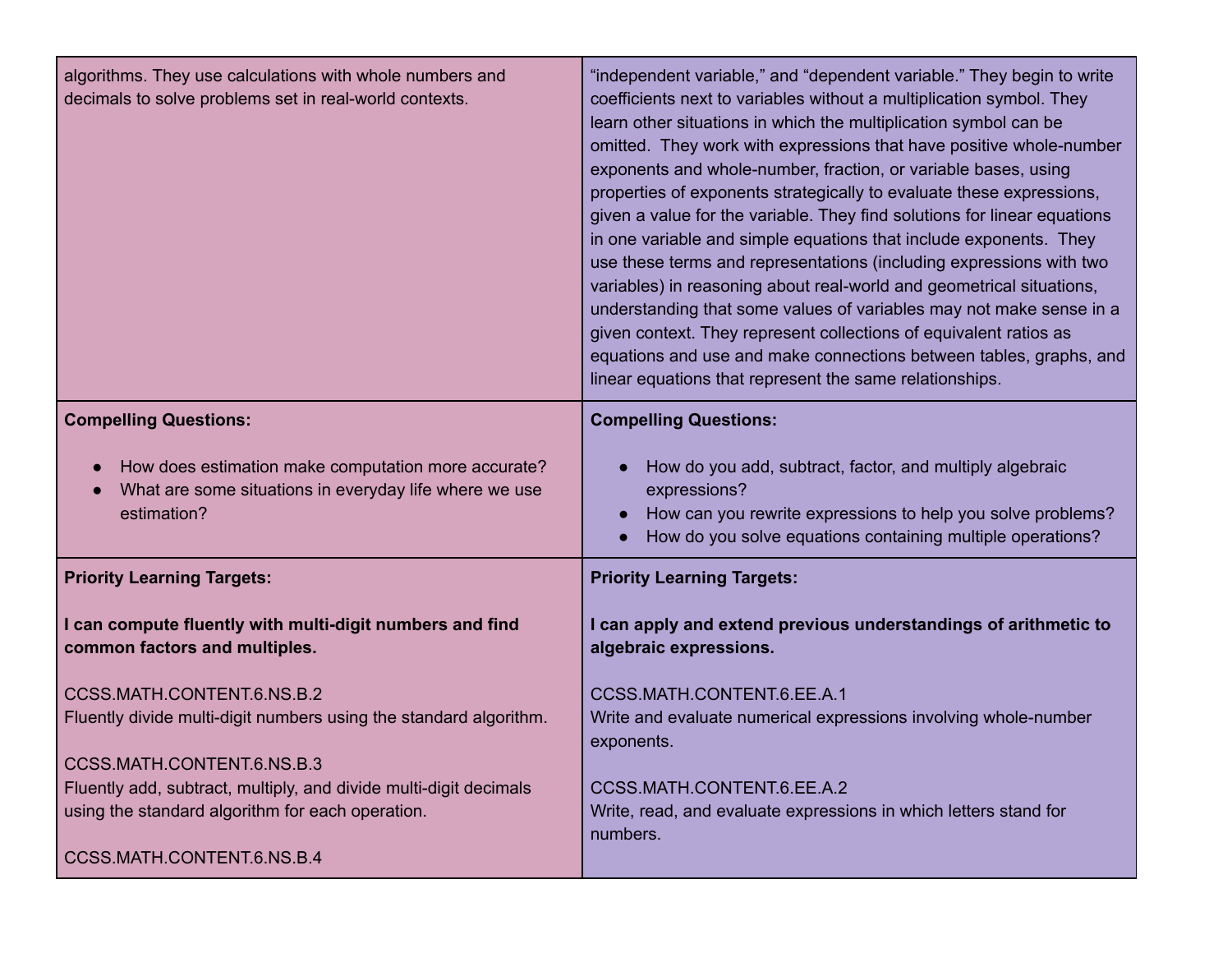Find the greatest common factor of two whole numbers less than or equal to 100 and the least common multiple of two whole numbers less than or equal to 12. Use the distributive property to express a sum of two whole numbers 1-100 with a common factor as a multiple of a sum of two whole numbers with no common factor. For example, express  $36 + 8$  as  $4 (9 + 2)$ ..

**I can apply and extend previous understandings of arithmetic to algebraic expressions.**

### CCSS.MATH.CONTENT.6.EE.A.1

Write and evaluate numerical expressions involving whole-number exponents.

### CCSS.MATH.CONTENT.6.EE.A.2

Write, read, and evaluate expressions in which letters stand for numbers.

#### **Reason about and solve one-variable equations and inequalities.**

#### CCSS.MATH.CONTENT.6.EE.B.5

Understand solving an equation or inequality as a process of answering a question: which values from a specified set, if any, make the equation or inequality true? Use substitution to determine whether a given number in a specified set makes an equation or inequality true.

### CCSS.MATH.CONTENT.6.EE.B.6

Use variables to represent numbers and write expressions when solving a real-world or mathematical problem; understand that a variable can represent an unknown number, or, depending on the purpose at hand, any number in a specified set.

### CCSS.MATH.CONTENT.6.EE.B.7

Solve real-world and mathematical problems by writing and solving equations of the form  $x + p = q$  and  $px = q$  for cases in which p, q and x are all nonnegative rational numbers.

### CCSS.MATH.CONTENT.6.EE.B.8

Write an inequality of the form  $x > c$  or  $x < c$  to represent a constraint or condition in a real-world or mathematical problem. Recognize that inequalities of the form  $x > c$  or  $x < c$  have infinitely many solutions; represent solutions of such inequalities on number line diagrams.

**Represent and analyze quantitative relationships between dependent and independent variables.**

### CCSS.MATH.CONTENT.6.EE.C.9

Use variables to represent two quantities in a real-world problem that change in relationship to one another; write an equation to express one quantity, thought of as the dependent variable, in terms of the other quantity, thought of as the independent variable. Analyze the relationship between the dependent and independent variables using graphs and tables, and relate these to the equation. For example, in a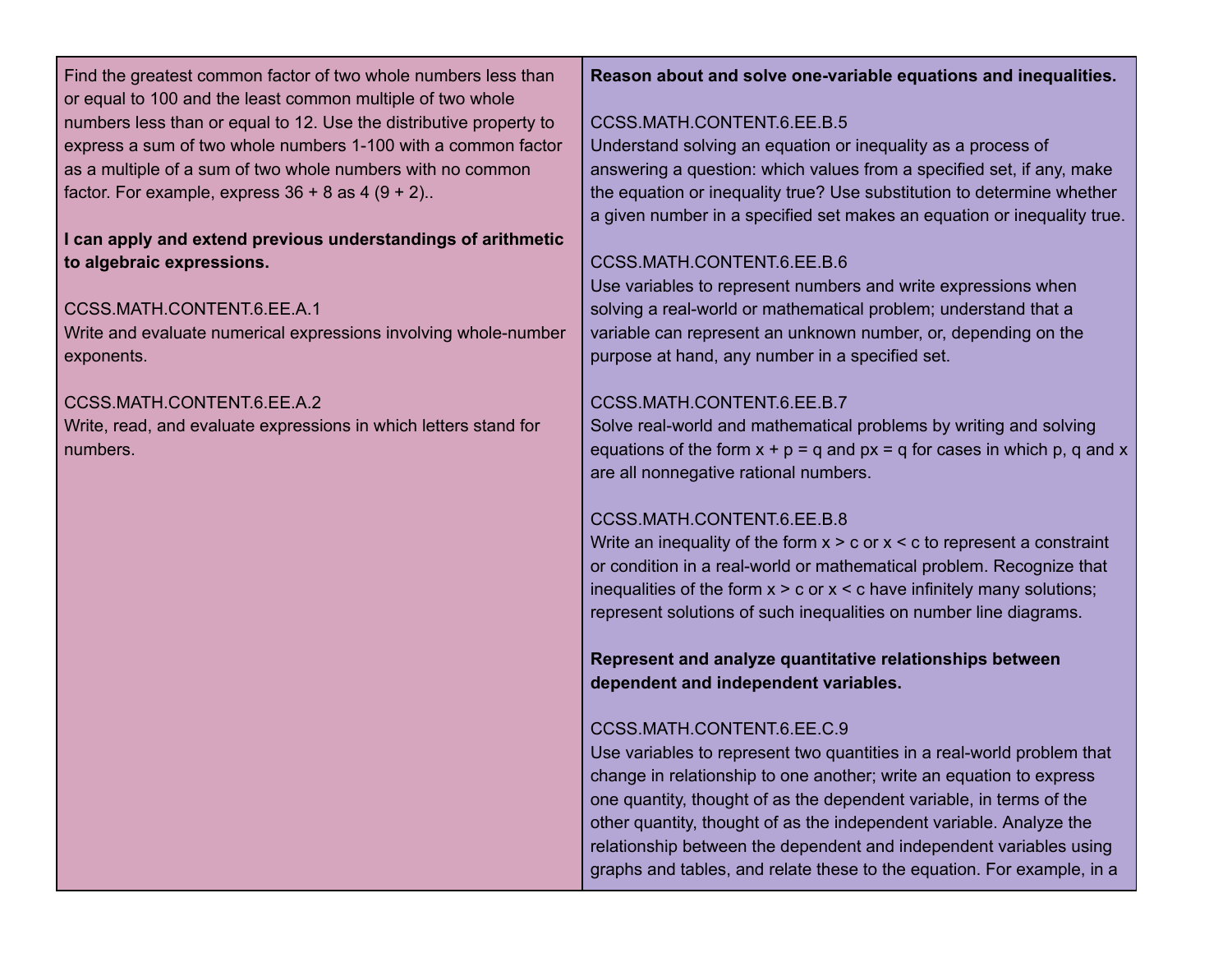|                                                                                                                                                                                                                                                                                                                                                                                                                                                                                                                                                                                                                                                                                                                                                                                                                                                                                                                                                                                                                                                                                                                                                                                                                                                                                                                                                                                                                                                                                                                                                                                                                                                                                                                                                                                                                            | problem involving motion at constant speed, list and graph ordered<br>pairs of distances and times, and write the equation $d = 65t$ to<br>represent the relationship between distance and time.                                                                                                                                                                                                                                                                                                                                                                                                                                                                                                                                                                                                                                                                                                      |
|----------------------------------------------------------------------------------------------------------------------------------------------------------------------------------------------------------------------------------------------------------------------------------------------------------------------------------------------------------------------------------------------------------------------------------------------------------------------------------------------------------------------------------------------------------------------------------------------------------------------------------------------------------------------------------------------------------------------------------------------------------------------------------------------------------------------------------------------------------------------------------------------------------------------------------------------------------------------------------------------------------------------------------------------------------------------------------------------------------------------------------------------------------------------------------------------------------------------------------------------------------------------------------------------------------------------------------------------------------------------------------------------------------------------------------------------------------------------------------------------------------------------------------------------------------------------------------------------------------------------------------------------------------------------------------------------------------------------------------------------------------------------------------------------------------------------------|-------------------------------------------------------------------------------------------------------------------------------------------------------------------------------------------------------------------------------------------------------------------------------------------------------------------------------------------------------------------------------------------------------------------------------------------------------------------------------------------------------------------------------------------------------------------------------------------------------------------------------------------------------------------------------------------------------------------------------------------------------------------------------------------------------------------------------------------------------------------------------------------------------|
| <b>Unit 7: Rational Numbers</b>                                                                                                                                                                                                                                                                                                                                                                                                                                                                                                                                                                                                                                                                                                                                                                                                                                                                                                                                                                                                                                                                                                                                                                                                                                                                                                                                                                                                                                                                                                                                                                                                                                                                                                                                                                                            | <b>Unit 8: Data Sets and Distributions</b>                                                                                                                                                                                                                                                                                                                                                                                                                                                                                                                                                                                                                                                                                                                                                                                                                                                            |
| Unit Pacing: 5 weeks (optional lessons: none)                                                                                                                                                                                                                                                                                                                                                                                                                                                                                                                                                                                                                                                                                                                                                                                                                                                                                                                                                                                                                                                                                                                                                                                                                                                                                                                                                                                                                                                                                                                                                                                                                                                                                                                                                                              | Unit Pacing: 4 weeks (optional lessons: none)                                                                                                                                                                                                                                                                                                                                                                                                                                                                                                                                                                                                                                                                                                                                                                                                                                                         |
| <b>Unit Overview:</b><br>In this unit, students interpret signed numbers in contexts (e.g.,<br>temperature above or below zero, elevation above or below sea<br>level). They understand and use the terms "positive number,"<br>"negative number," "rational number," "opposite," "sign," "absolute<br>value," "a solution to an inequality," "less than," "greater than," and<br>the corresponding symbols. They plot points with signed rational<br>number coordinates on the number line, and recognize and use the<br>connection between relative position of two points on the number<br>line and inequalities involving the coordinates of the points. They<br>understand and use absolute value notation, understanding that<br>the absolute value of a number as its distance from zero on the<br>number line. Students graph inequalities in one variable on number<br>line diagrams, using a circle or disk to indicate when a given point<br>is, respectively, excluded or included. They solve simple<br>inequalities, understanding that there may be infinitely many<br>solutions, and show solutions symbolically and on the number line.<br>They interpret solutions of inequalities in contexts, understanding<br>that some solutions do not make sense in some contexts. Students<br>plot pairs of signed number coordinates in the plane,<br>understanding the relationship between the signs of a pair of<br>coordinates and the quadrant of the corresponding point, and use<br>coordinates to calculate horizontal and vertical distances between<br>two points. Students understand and use the terms "common<br>factor," "greatest common factor," "common multiple," and "least<br>common multiple," and solve problems set in real-world contexts in<br>which common factors or multiples occur. | <b>Unit Overview:</b><br>In this unit, students learn about populations and study variables<br>associated with a population. They understand and use the terms<br>"numerical data," "categorical data," "survey" (as noun and verb),<br>"statistical question," "variability," "distribution," and "frequency." They<br>make and interpret histograms, bar graphs, tables of frequencies, and<br>box plots. They describe distributions (shown on graphical displays)<br>using terms such as "symmetrical," "peaks," "gaps," and "clusters."<br>They work with measures of center-understanding and using the<br>terms "mean," "average," and "median." They work with measures of<br>variability-understanding and using the terms "range," "mean<br>absolute deviation" or MAD, "quartile," and "interquartile range" or IQR.<br>They interpret measurements of center and variability in contexts. |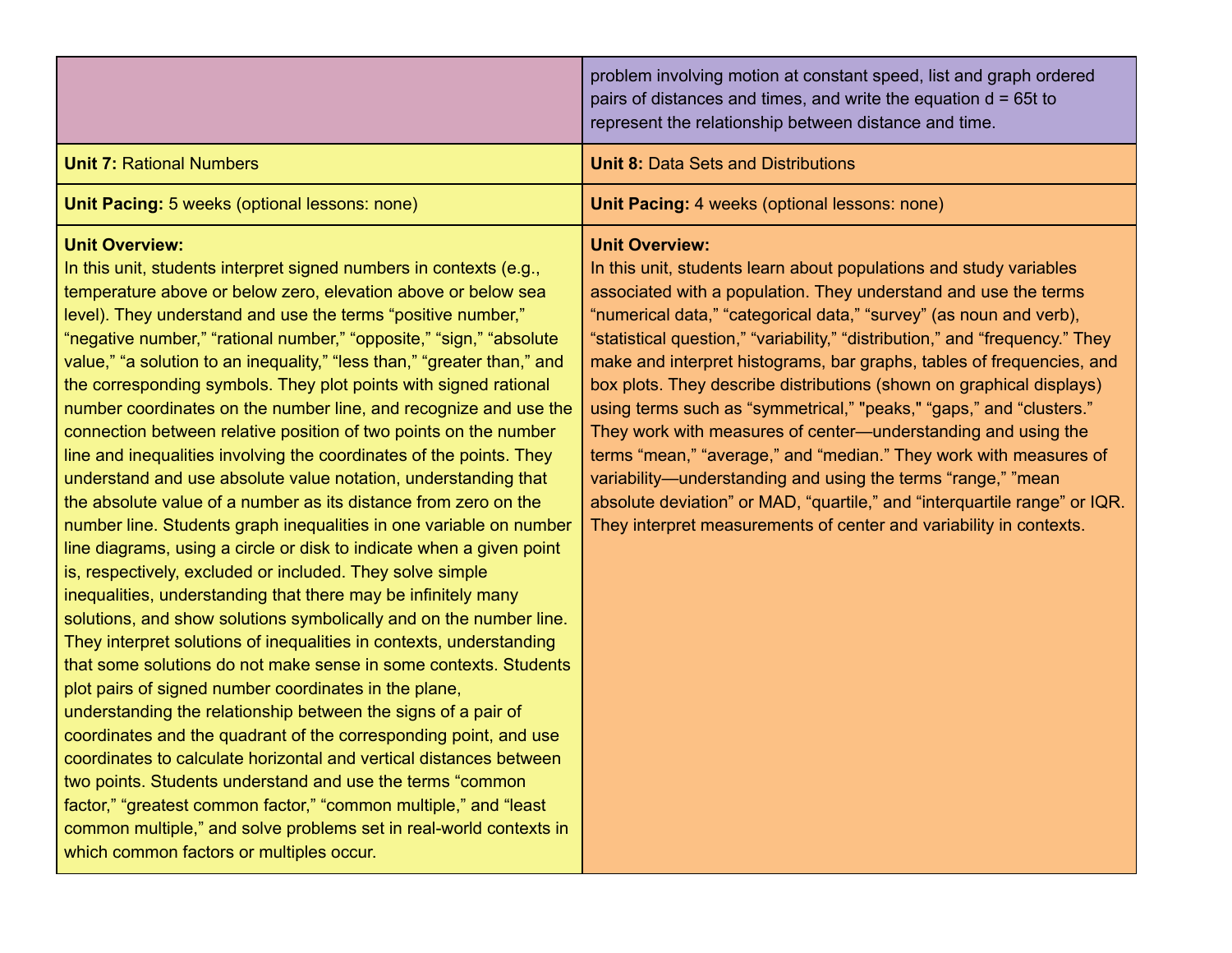| How do we use the context to determine what approach we<br>$\bullet$<br>use to solve?<br><b>Priority Learning Targets:</b><br><b>Priority Learning Targets:</b><br>Apply and extend previous understandings of numbers to the<br>Develop understanding of statistical variability.<br>system of rational numbers.<br>CCSS.MATH.CONTENT.6.SP.A.1<br>CCSS.MATH.CONTENT.6.NS.C.5<br>Recognize a statistical question as one that anticipates variability in<br>Understand that positive and negative numbers are used together<br>the data related to the question and accounts for it in the answers. For<br>to describe quantities having opposite directions or values (e.g.,<br>example, "How old am I?" is not a statistical question, but "How old are<br>temperature above/below zero, elevation above/below sea level,<br>the students in my school?" is a statistical question because one<br>credits/debits, positive/negative electric charge); use positive and<br>anticipates variability in students' ages.<br>negative numbers to represent quantities in real-world contexts,<br>explaining the meaning of 0 in each situation.<br>CCSS.MATH.CONTENT.6.SP.A.2<br>Understand that a set of data collected to answer a statistical question<br>CCSS.MATH.CONTENT.6.NS.C.6<br>has a distribution which can be described by its center, spread, and<br>Understand a rational number as a point on the number line.<br>overall shape.<br>Extend number line diagrams and coordinate axes familiar from<br>previous grades to represent points on the line and in the plane<br>CCSS.MATH.CONTENT.6.SP.A.3<br>with negative number coordinates.<br>Recognize that a measure of center for a numerical data set<br>summarizes all of its values with a single number, while a measure of<br>CCSS.MATH.CONTENT.6.NS.C.7<br>variation describes how its values vary with a single number.<br>Understand ordering and absolute value of rational numbers.<br><b>Summarize and describe distributions.</b><br>Apply and extend previous understandings of arithmetic to<br>algebraic expressions.<br>CCSS.MATH.CONTENT.6.SP.B.4<br>Display numerical data in plots on a number line, including dot plots,<br>CCSS.MATH.CONTENT.6.EE.A.1<br>histograms, and box plots. | <b>Compelling Questions:</b><br>How are rational numbers useful in life?<br>How does a number's relationship to zero affect its value?<br>What does the sign of a rational number say about the<br>direction from its initial position? | <b>Compelling Questions:</b><br>How can we analyze data?<br>$\bullet$<br>What information about a data set is gained from analyzing a<br>$\bullet$<br>visual representation for the data? |
|------------------------------------------------------------------------------------------------------------------------------------------------------------------------------------------------------------------------------------------------------------------------------------------------------------------------------------------------------------------------------------------------------------------------------------------------------------------------------------------------------------------------------------------------------------------------------------------------------------------------------------------------------------------------------------------------------------------------------------------------------------------------------------------------------------------------------------------------------------------------------------------------------------------------------------------------------------------------------------------------------------------------------------------------------------------------------------------------------------------------------------------------------------------------------------------------------------------------------------------------------------------------------------------------------------------------------------------------------------------------------------------------------------------------------------------------------------------------------------------------------------------------------------------------------------------------------------------------------------------------------------------------------------------------------------------------------------------------------------------------------------------------------------------------------------------------------------------------------------------------------------------------------------------------------------------------------------------------------------------------------------------------------------------------------------------------------------------------------------------------------------------------------------------------------------------------------------------------------------------------------------------------|-----------------------------------------------------------------------------------------------------------------------------------------------------------------------------------------------------------------------------------------|-------------------------------------------------------------------------------------------------------------------------------------------------------------------------------------------|
|                                                                                                                                                                                                                                                                                                                                                                                                                                                                                                                                                                                                                                                                                                                                                                                                                                                                                                                                                                                                                                                                                                                                                                                                                                                                                                                                                                                                                                                                                                                                                                                                                                                                                                                                                                                                                                                                                                                                                                                                                                                                                                                                                                                                                                                                        |                                                                                                                                                                                                                                         |                                                                                                                                                                                           |
|                                                                                                                                                                                                                                                                                                                                                                                                                                                                                                                                                                                                                                                                                                                                                                                                                                                                                                                                                                                                                                                                                                                                                                                                                                                                                                                                                                                                                                                                                                                                                                                                                                                                                                                                                                                                                                                                                                                                                                                                                                                                                                                                                                                                                                                                        |                                                                                                                                                                                                                                         |                                                                                                                                                                                           |
|                                                                                                                                                                                                                                                                                                                                                                                                                                                                                                                                                                                                                                                                                                                                                                                                                                                                                                                                                                                                                                                                                                                                                                                                                                                                                                                                                                                                                                                                                                                                                                                                                                                                                                                                                                                                                                                                                                                                                                                                                                                                                                                                                                                                                                                                        |                                                                                                                                                                                                                                         |                                                                                                                                                                                           |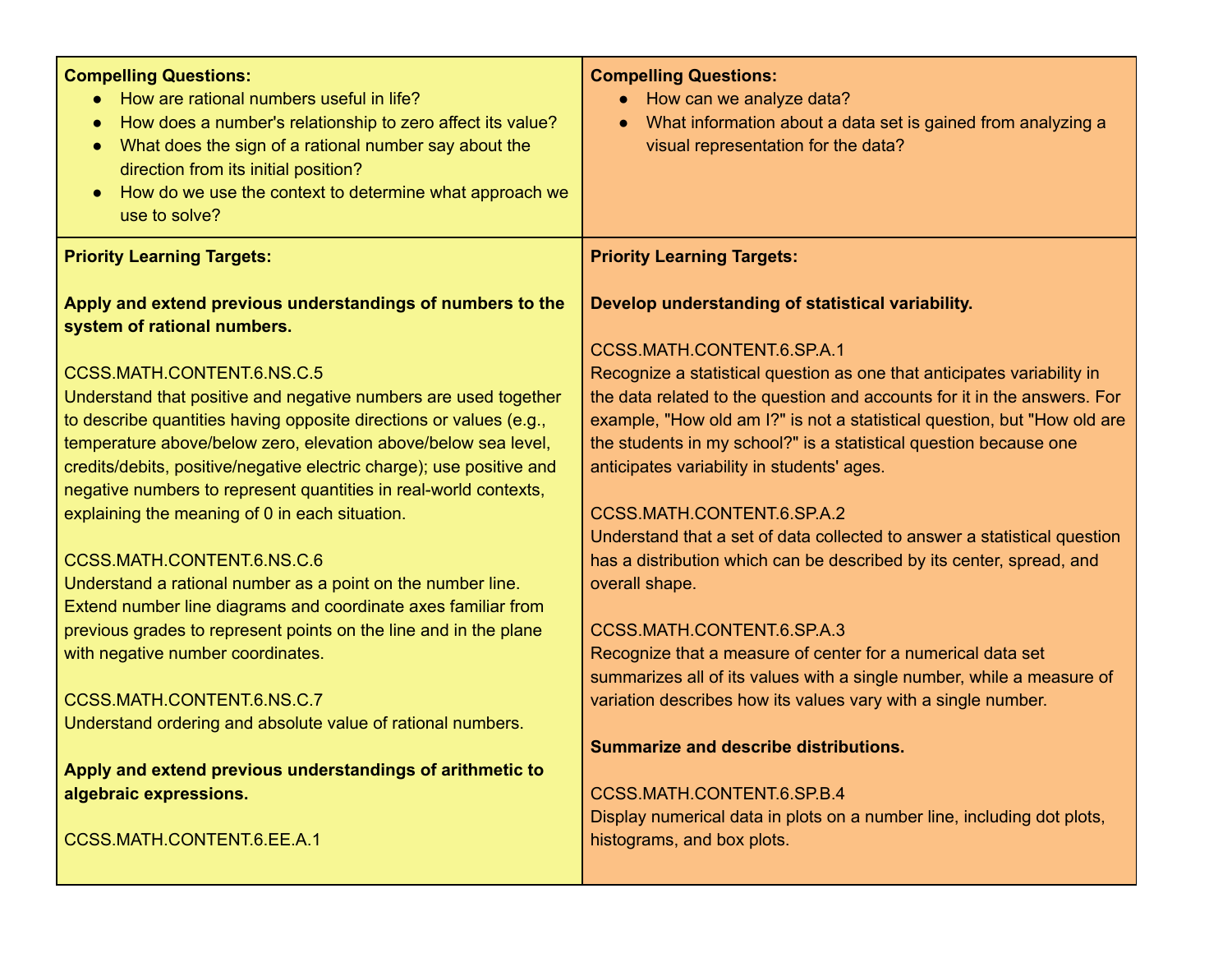| Write and evaluate numerical expressions involving whole-number<br>exponents.                                                                                                                                                                                                                                                             | CCSS.MATH.CONTENT.6.SP.B.5<br>Summarize numerical data sets in relation to their context. |
|-------------------------------------------------------------------------------------------------------------------------------------------------------------------------------------------------------------------------------------------------------------------------------------------------------------------------------------------|-------------------------------------------------------------------------------------------|
| CCSS.MATH.CONTENT.6.EE.A.2<br>Write, read, and evaluate expressions in which letters stand for<br>numbers.                                                                                                                                                                                                                                |                                                                                           |
| Reason about and solve one-variable equations and<br>inequalities.                                                                                                                                                                                                                                                                        |                                                                                           |
| CCSS.MATH.CONTENT.6.EE.B.5<br>Understand solving an equation or inequality as a process of<br>answering a question: which values from a specified set, if any,<br>make the equation or inequality true? Use substitution to determine<br>whether a given number in a specified set makes an equation or<br>inequality true.               |                                                                                           |
| CCSS.MATH.CONTENT.6.EE.B.6<br>Use variables to represent numbers and write expressions when<br>solving a real-world or mathematical problem; understand that a<br>variable can represent an unknown number, or, depending on the<br>purpose at hand, any number in a specified set.                                                       |                                                                                           |
| CCSS.MATH.CONTENT.6.EE.B.7<br>Solve real-world and mathematical problems by writing and solving<br>equations of the form $x + p = q$ and $px = q$ for cases in which p, q<br>and x are all nonnegative rational numbers.                                                                                                                  |                                                                                           |
| CCSS.MATH.CONTENT.6.EE.B.8<br>Write an inequality of the form $x > c$ or $x < c$ to represent a<br>constraint or condition in a real-world or mathematical problem.<br>Recognize that inequalities of the form $x > c$ or $x < c$ have infinitely<br>many solutions; represent solutions of such inequalities on number<br>line diagrams. |                                                                                           |